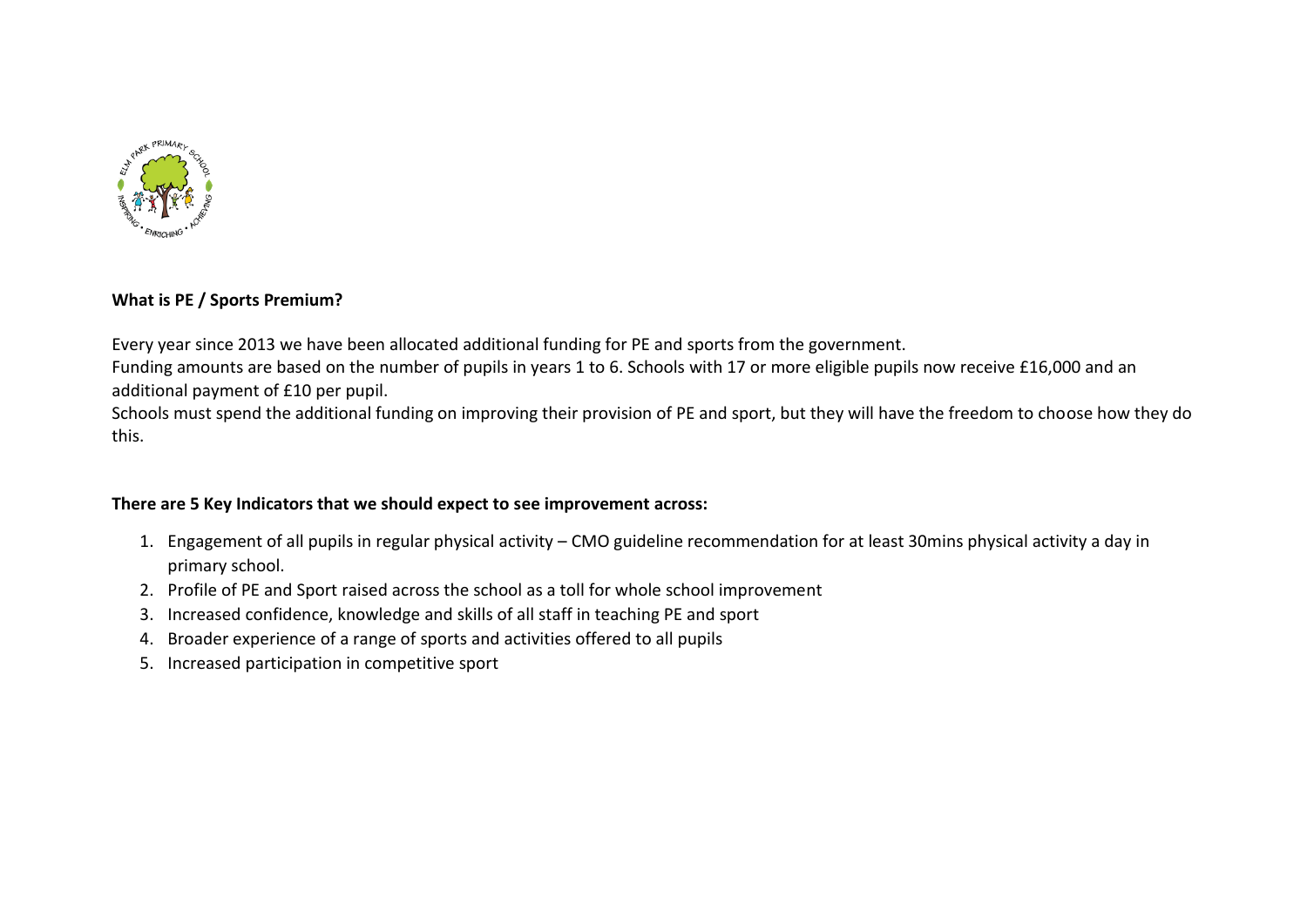## **PE/Sports Premium Planning 2018-2019**

Our aims are:

- Encourage healthy lifestyles and ensure that all pupils are encouraged to be physically literate.
- To support all aspects of health and well-being for all in our community through active and positive choices.
- To increase participation of all children in physical activity and increase the profile of sport, outdoor learning and physical activity throughout the school.
- To increase the breadth and quality of the PE curriculum in all classes
- To increase the opportunities for pupils to compete in sports within school and between other schools.

## **In order to meet these aims during the academic year 2018-2019, we are using our PE/Sports Premium funding as follows:**

- Working with the PTA and local community to provide the key resources to deliver active whole-school opportunities. Examples include: providing an engaging outdoor environment; creating an appropriate setting to develop the Daily Mile across the year; to foster and develop our Outdoor and Active learning provision; to use sport and active lifestyle provision to support the mental health and well-being of our young people and families.
- Increase our participation with other school through the local sports partnership / other links developed to provide support, training, resourcing and access to inter schools competitions.
- Provide increased access to different physical opportunities for different groups of learners eg Wildcat centre through BRFC
- Employ specialist sports coaches through the school to work with / train class teachers to deliver PE lessons and sports coaching.
- Employ specialist coaches to develop increased physical participation levels for all pupils YR-Y6 throughout the school day eg at lunchtimes and inter-school competitions
- Supply teachers to release the PE coordinator to monitor standards in PE, attend local meetings of other PE coordinators, attend courses and to release other teachers to attend sporting events with competitors
- Enable access to competitions and improve school resources.
- Membership and attendance costs for a wide range of sporting events including, Tag rugby, cross country, netball, hockey, athletics, football, tennis, basketball and sporting festivals
- Support and embed the resources for PSHE which develop healthy lifestyle learning
- Resources to promote whole school sporting values
- Maintenance and renewal of sporting equipment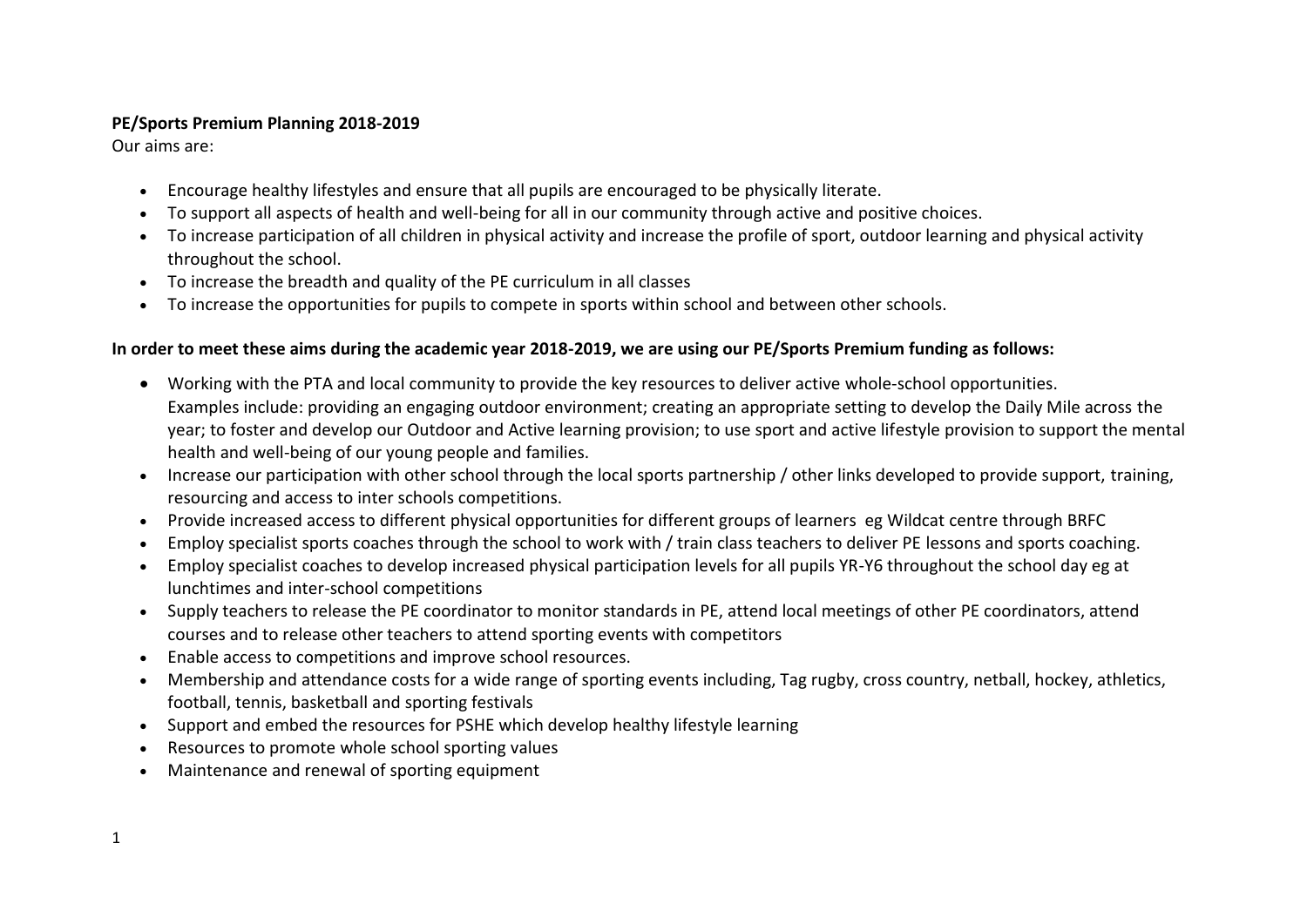# **The impact of this funding will be measured through:**

- Direct feedback by teachers on the quality of support offered by the specialist
- Feedback from the specialist teachers to the Head Teacher on the level of engagement by teachers
- The increase in the number of children engaging in physical and sporting activities; this year a brief pupil PE / Sport questionnaire will be used.
- Pupil and staff surveys summer 2019.

| Meeting national curriculum requirements for swimming and water safety 2018-2019                                                                                                                                                  | Please complete all of the below:                                                                      |
|-----------------------------------------------------------------------------------------------------------------------------------------------------------------------------------------------------------------------------------|--------------------------------------------------------------------------------------------------------|
| 1. What percentage of your current Year 6 cohort swim competently, confidently and proficiently over a<br>distance of at least 25 metres?                                                                                         | 93%<br>(last updated as of T4 2019)<br>NB 86% in 2017-2018                                             |
| 2. What percentage of your current Year 6 cohort use a range of strokes effectively [for example, front<br>crawl, backstroke and breaststroke]?                                                                                   | 88%<br>(last updated as of T4 2019)                                                                    |
| 3. What percentage of your current Year 6 cohort perform safe self-rescue in different water-based<br>situations?                                                                                                                 | 68%<br>(last updated as of T4 2019)                                                                    |
| 4. Schools can choose to use the Primary PE and Sport Premium to provide additional provision for<br>swimming but this must be for activity over and above the national curriculum requirements. Have you<br>used it in this way? | Yes, but only to support areas 2<br>and 3 above and linked to<br>competitive opportunities to<br>swim. |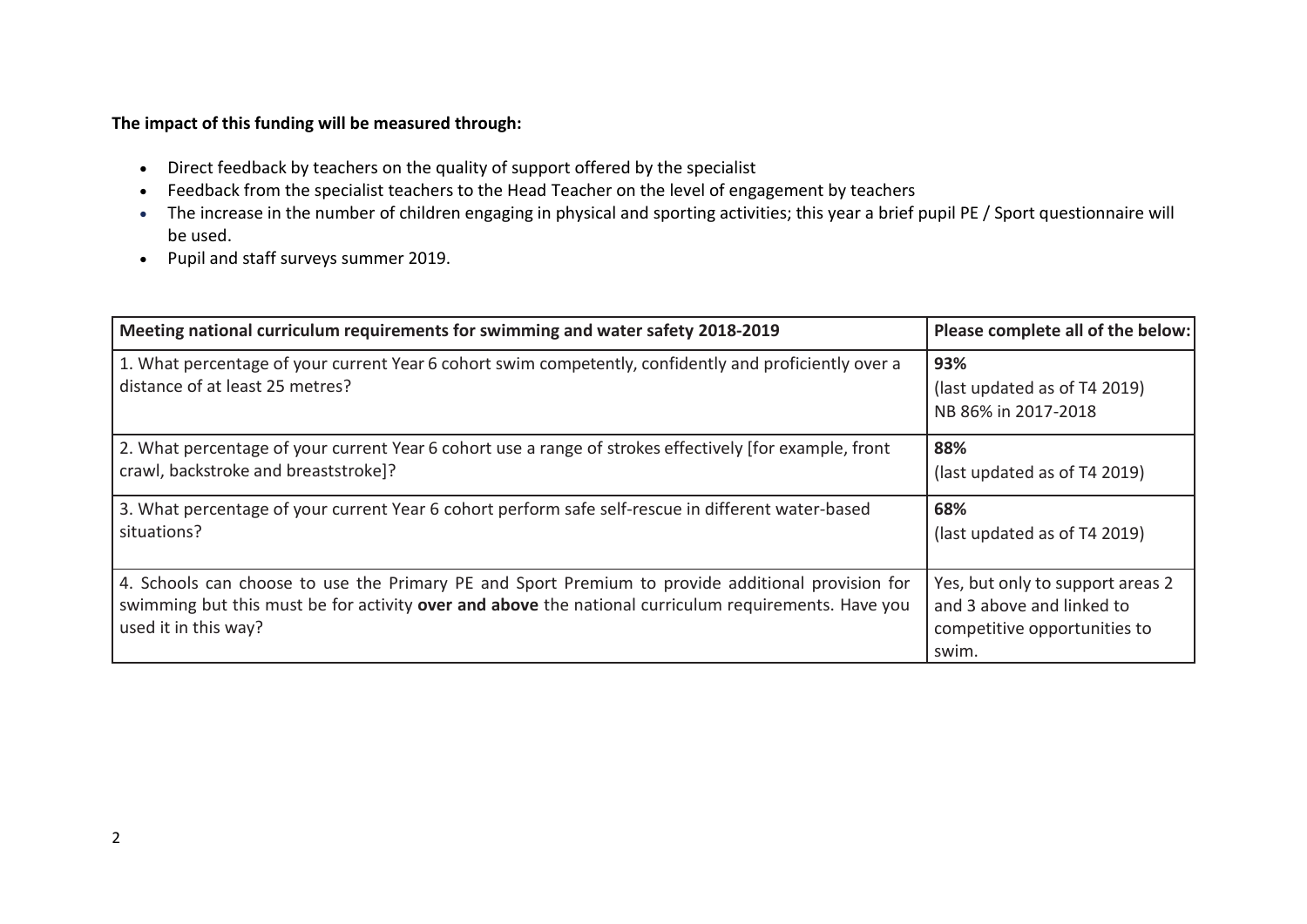| Academic Year: 2018/19                                                                                                                                                                                                     | Total fund allocated: £18470<br>Date Updated: March 2019                                                                                                                                                           |                                                                   |                                                                                                          |                                             |
|----------------------------------------------------------------------------------------------------------------------------------------------------------------------------------------------------------------------------|--------------------------------------------------------------------------------------------------------------------------------------------------------------------------------------------------------------------|-------------------------------------------------------------------|----------------------------------------------------------------------------------------------------------|---------------------------------------------|
| Key indicator 1: The engagement of all pupils in regular physical activity - Chief Medical Officer guidelines<br>recommend that primary school children undertake at least 30 minutes of physical activity a day in school |                                                                                                                                                                                                                    |                                                                   |                                                                                                          |                                             |
| School focus with clarity<br>on intended impact on<br>pupils:                                                                                                                                                              | Actions to achieve:                                                                                                                                                                                                | Funding<br>allocated:                                             | Evidence and impact:                                                                                     | Sustainability and<br>suggested next steps: |
| Increased number of<br>sporting opportunities.                                                                                                                                                                             | More competition links developed<br>Extend coaching programme from last<br>lyear.                                                                                                                                  |                                                                   | Increased participation<br>More age groups involved                                                      |                                             |
| Increase number and range<br>of after-school<br>opportunities                                                                                                                                                              | Put in place holiday sporting clubs and<br>term-time multi-sport and girls-<br>specific clubs for wider age groups<br>beyond Y5&Y6                                                                                 |                                                                   | Pupil leaders developing and<br>providing sustainability                                                 |                                             |
| All pupils engage in<br>minimum of 2hrs physical<br>activity pw as part of                                                                                                                                                 | Trial the daily mile in Y6 with focus<br>towards link to school fun run to go<br>healthy lifestyle promotions alongside parent-led local 10k in T5                                                                 |                                                                   | Range of experiences and<br>skills increased to better equip<br>children for future active<br>lifestyles |                                             |
| targeted and open access<br>for all children                                                                                                                                                                               | Lunchtime activity days with Extend last year's trial with coaches to E3500 +<br>deliver 3 lunchtime sessions pw.<br>Explore potential training of LBS staff<br>& Sports Leader Programme (Y5s) in<br>summer terms | potential<br>£1500 for<br>subsequent<br>training and<br>programme | More active lunchtimes /<br>playground behaviours even<br>more positive                                  |                                             |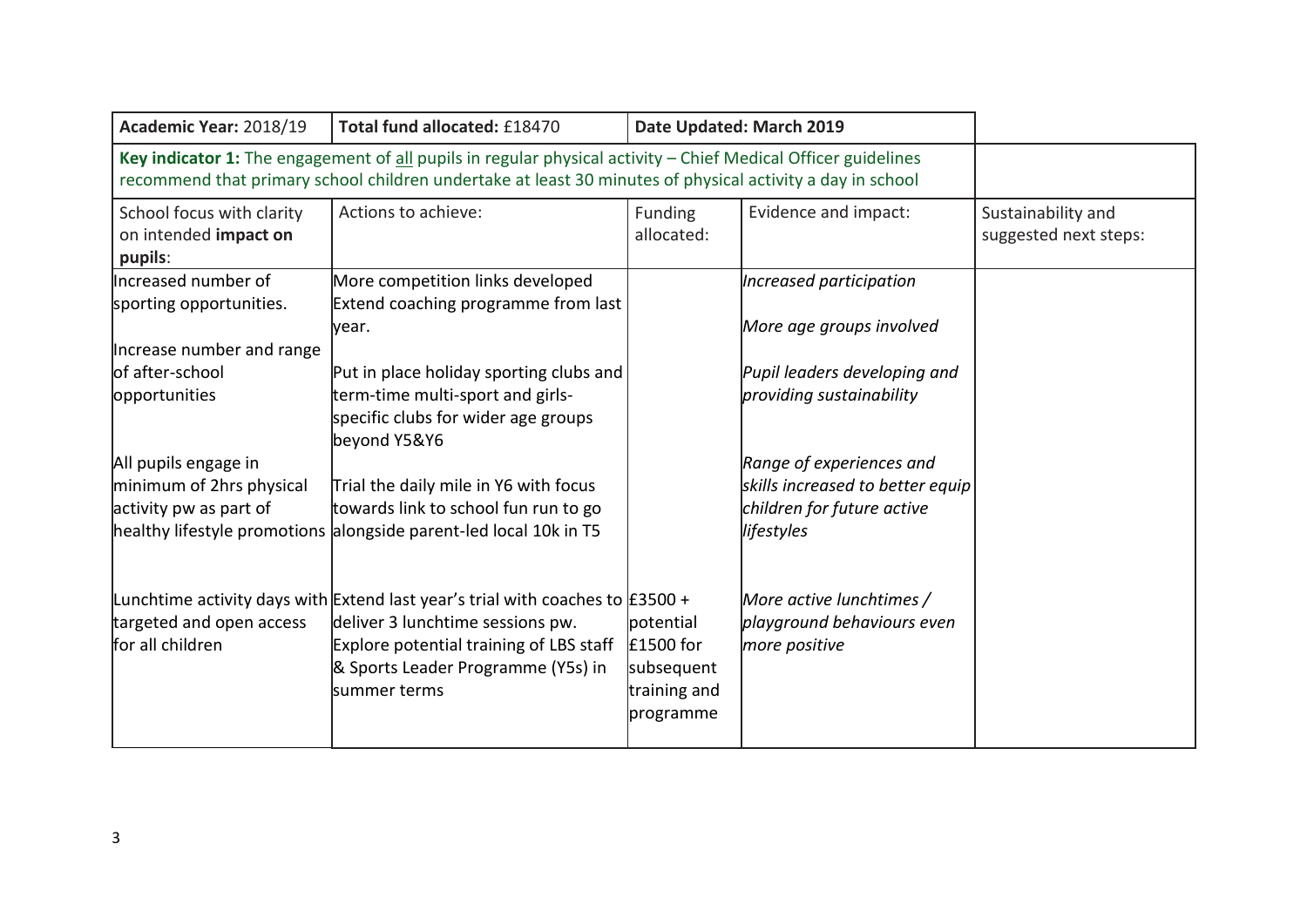| improvement                                                                                                   | Key indicator 2: The profile of PE and Sport being raised across the school as a tool for whole school                                                                          |                                                                         |                                                                                                       |                                             |
|---------------------------------------------------------------------------------------------------------------|---------------------------------------------------------------------------------------------------------------------------------------------------------------------------------|-------------------------------------------------------------------------|-------------------------------------------------------------------------------------------------------|---------------------------------------------|
| School focus with clarity<br>on intended impact on<br>pupils:                                                 | Actions to achieve:                                                                                                                                                             | Funding<br>allocated:                                                   | Evidence and impact:                                                                                  | Sustainability and<br>suggested next steps: |
| Weekly celebration<br>assembly presents sporting<br>awards from outside school<br>as well as internal success | Encourage through texts and<br>newsletters  look to relaunch Roll of<br>Honour annual or termly celebration<br>of sporting participation /achievement<br>IF successful in T6    | £450 PE Lead<br><b>t</b> ime                                            | More children / parents bring<br>in and share.                                                        |                                             |
| Develop friendly<br>competition opportunities<br>for all ages within school.                                  | Whole-school themed Sport days of<br>inter-House competition introduced.<br>Develop programme of sustainable<br>inter-house competitions through the extends<br>vear from this. | $E500x2$ for 3<br>coaches plus<br><b>Etbd</b> if                        | Houses promoted; all children<br>participate in a series of $1^{st}$<br>stage competitive activities. |                                             |
| llifeskills                                                                                                   | Cookery Club to encourage   Ensure that staff members and club<br>healthy lifestyles and future are supported and promoted.                                                     | £300 to<br>support<br>subsidised<br>places and<br>required<br>resources | Club numbers are well-<br>subscribed.                                                                 |                                             |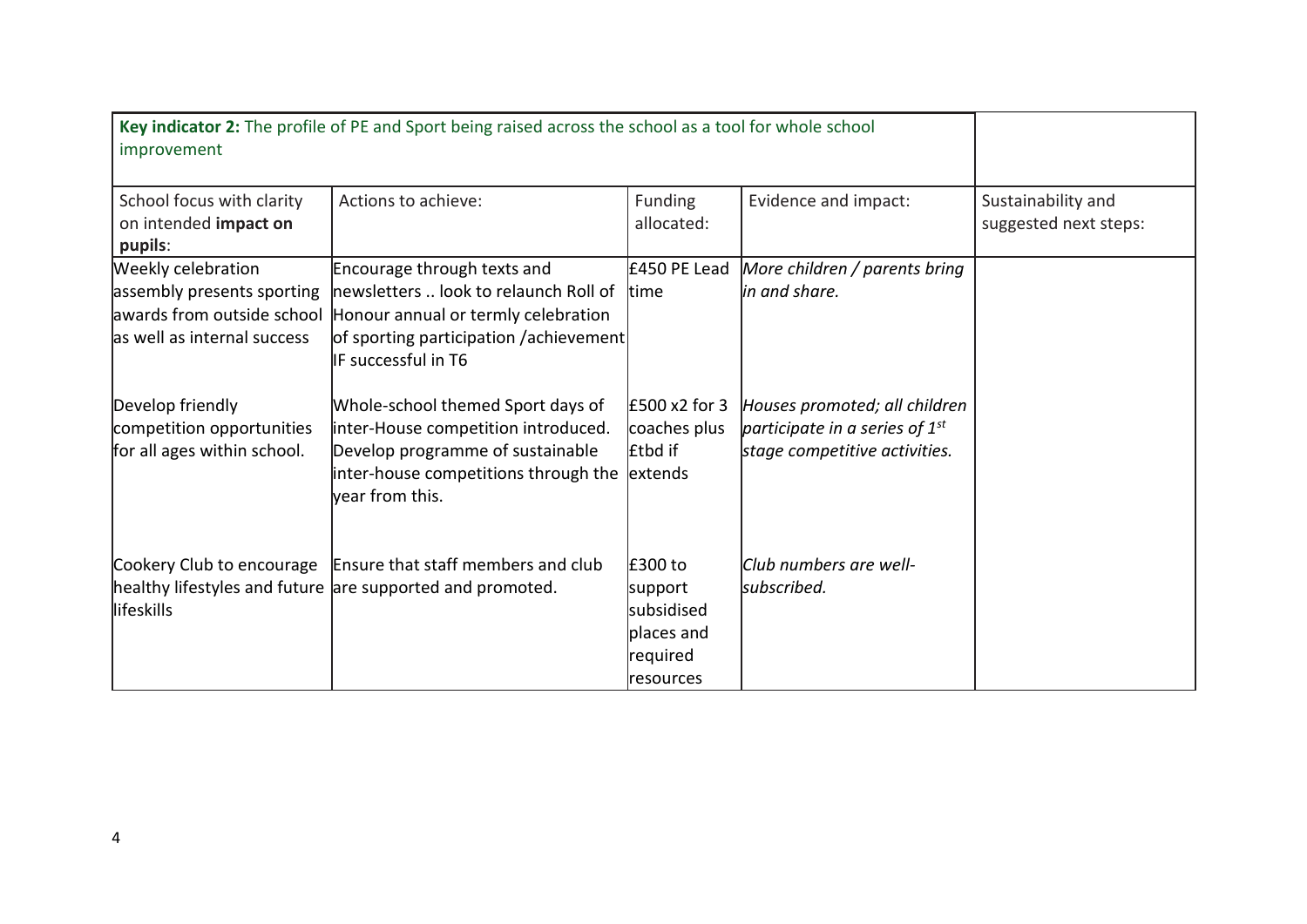|                                                              | Key indicator 3: Increased confidence, knowledge and skills of all staff in teaching PE and sport                                                      |                                         |                                                                    |                                 |
|--------------------------------------------------------------|--------------------------------------------------------------------------------------------------------------------------------------------------------|-----------------------------------------|--------------------------------------------------------------------|---------------------------------|
| School focus with clarity on Actions to achieve:<br>intended |                                                                                                                                                        | Funding<br>allocated:                   | Evidence and impact:                                               | Sustainability and<br>suggested |
| impact on pupils:                                            |                                                                                                                                                        |                                         |                                                                    | next steps:                     |
| to improve learning                                          | CPD and collaborative work Programme of teachers working<br>alongside specialist teachers. Staff                                                       | £6800                                   | Consistency of best practice<br>across school.                     |                                 |
| provision for all children.                                  | receive a term of CPD to increase<br>confidence and new skills when<br>teaching PE and sport.                                                          |                                         |                                                                    |                                 |
|                                                              |                                                                                                                                                        |                                         | Staff feel supported and<br>confident in teaching.                 |                                 |
|                                                              | Provide cover for staff so that CPD<br>can happen across the school.                                                                                   |                                         |                                                                    |                                 |
|                                                              | Supply cover to allow staff/P.E<br>coordinator to attend<br>courses/meetings, coach colleagues,<br>monitor T&L and continue the<br>development of P.E. | £1500 incl<br>potential pro<br>rata TLR | PE Lead manages subject and<br>creates momentum across<br>lschool. |                                 |
|                                                              |                                                                                                                                                        |                                         |                                                                    |                                 |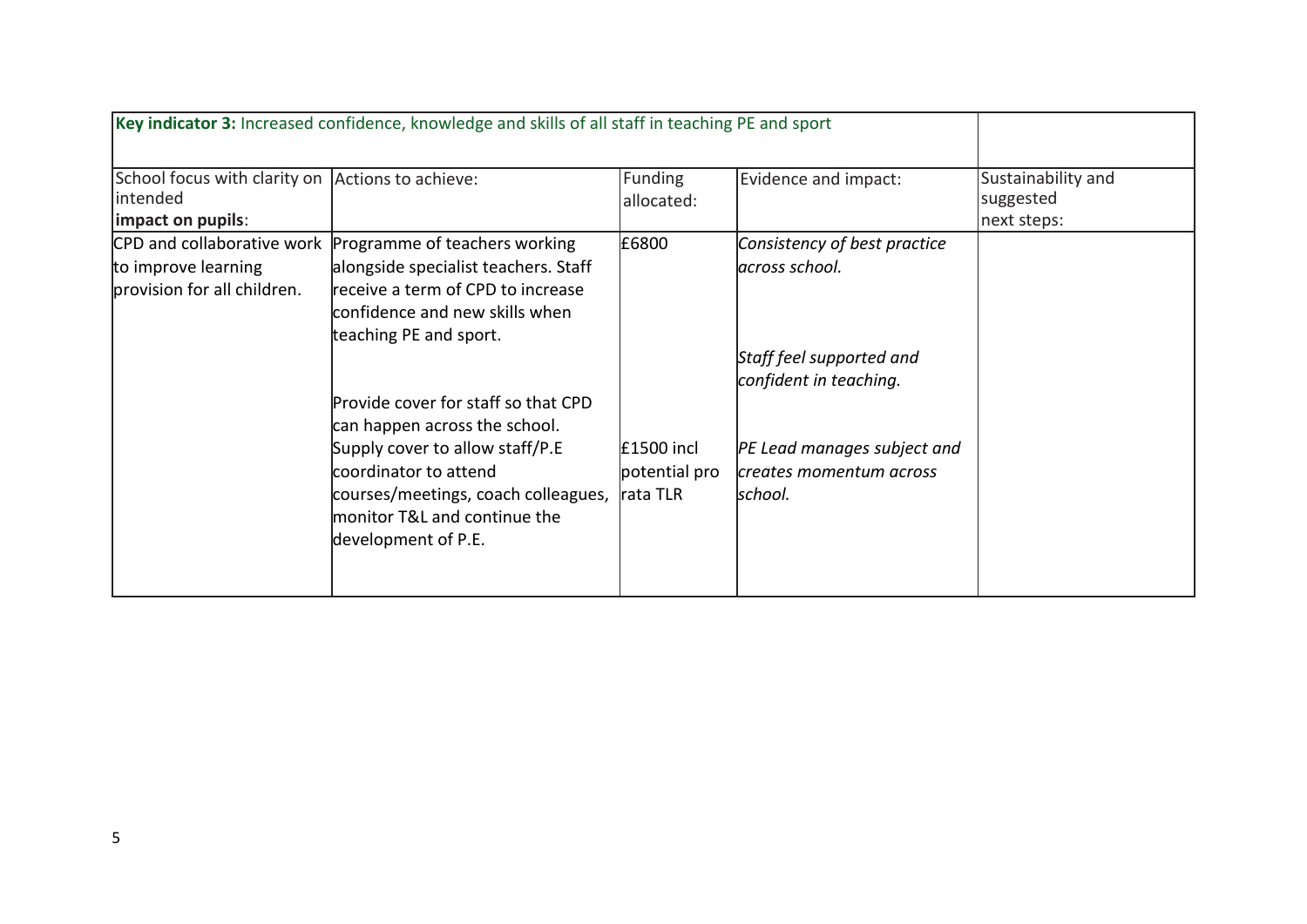|                                                                                                                                                                                               | Key indicator 4: Broader experience of a range of sports and activities offered to all pupils                                                                                                  |                                                                                                                       |                                                                                                                                            |                                                |
|-----------------------------------------------------------------------------------------------------------------------------------------------------------------------------------------------|------------------------------------------------------------------------------------------------------------------------------------------------------------------------------------------------|-----------------------------------------------------------------------------------------------------------------------|--------------------------------------------------------------------------------------------------------------------------------------------|------------------------------------------------|
| School focus with clarity on Actions to achieve:<br>intended<br>impact on pupils:                                                                                                             |                                                                                                                                                                                                | <b>Funding</b><br>allocated:                                                                                          | Evidence and impact:                                                                                                                       | Sustainability and<br>suggested<br>next steps: |
| Ensure that we have high<br>quality resources and that<br>staff are supported with<br>access to quality<br>collaborative opportunities<br>and contexts to support our<br>children's learning. | Ongoing resource provision required E3000<br>to enhance P.E and games across the<br>school incl membership of local<br>sports organisations eg S Glos PE<br>Assoc, swimming pool pool hire etc |                                                                                                                       | <b>Resources and opportunities</b><br>here and in local sporting arena<br>are in place to support the<br>positive profile of PE and Sport. |                                                |
| Create a more stimulating<br>outdoor learning<br>environment to support PE<br>and Sport for all pupils<br>regularly                                                                           | Outdoor Learning, Playground<br>markings and equipment and<br>potential school track (with PTFA)<br>explored                                                                                   | Funding tbd<br>develop<br>through the<br>lyear.<br>Significant<br><b>PTFA</b> and grant<br>funding being<br>explored. | Active playtimes increased and<br>$(£3000-E6000)$ daily running track use for<br>as possibilities school and community as a<br>whole.      |                                                |